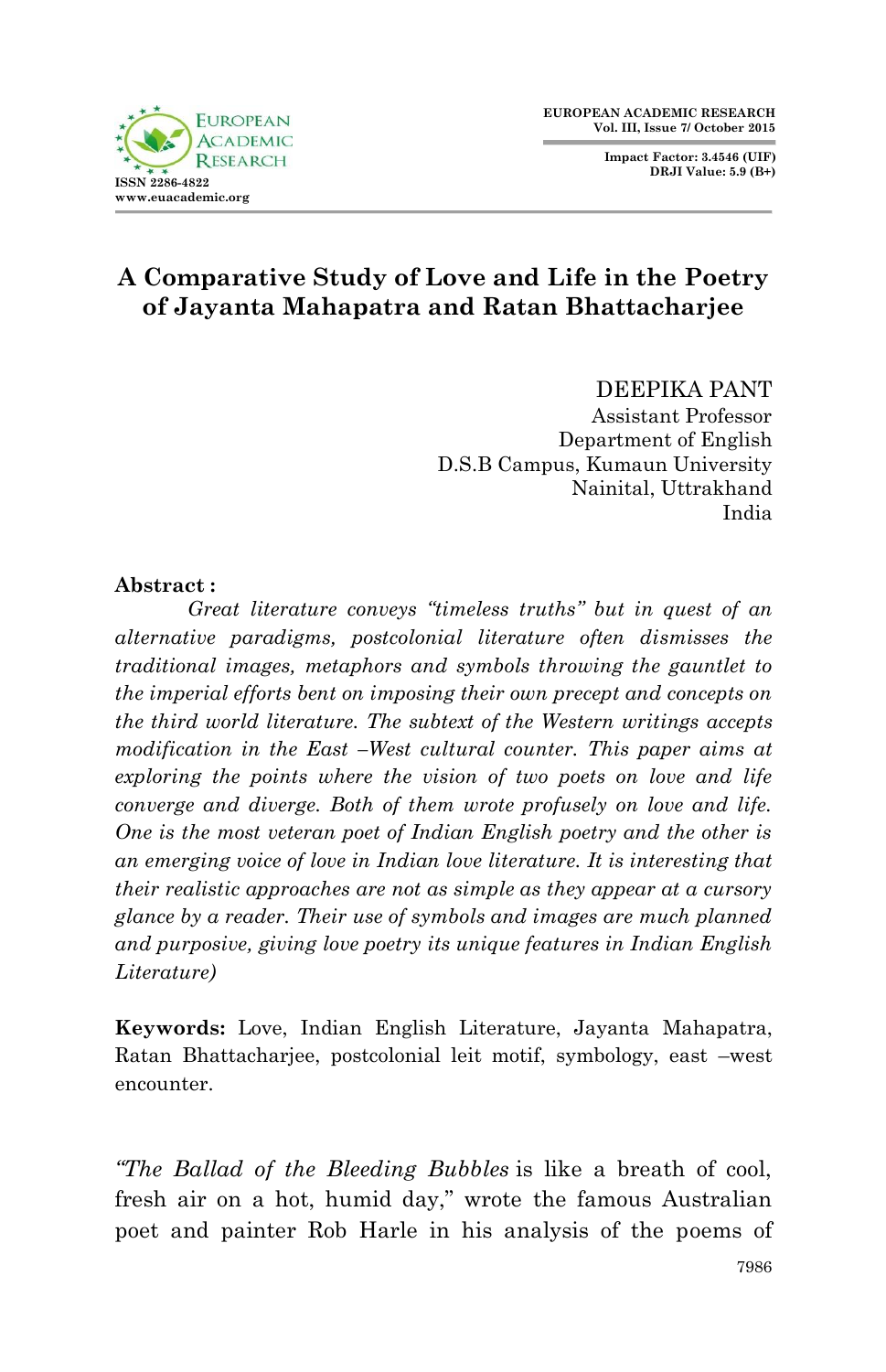#### Deepika Pant*-***A Comparative Study of Love and Life in the Poetry of JayantaMahapatra and RatanBhattacharjee**

Ratan Bhattacharjee. "In this fast paced, often crass commercial world, where money buys most things, except love," wrote Harle, "love is in short supply." Bhattacharjee with this wonderful collection of poems does just this nurturing of love emotions in this book that is followed by another marvellous anthology of poems *Oleander Blooms*. The struggle of postcolonial discourse extends over the domains of varied entities. But in an anthology of love poems if such questioning and revaluation occur, then the poetic discourse is bound to be a challenging one. "Postcolonial literature and criticism arose both during and after the struggles of many nations of Africa, Asia Latin America …"(Habib 738). It operates at two levels first as a historical marker of the period following decolonisation and second as an embodiment of intellectual approaches which have been influenced by post structuralism and post deconstruction. Great literature conveys "timeless truths" but in quest of an alternative paradigm, postcolonial literature often dismisses the traditional images, metaphors and symbols throwing the gauntlet to the imperial efforts bent on imposing their own precept and concepts on the third world literature. The subtext of the Western writings accepts modification in the East –West cultural counter (Das 90). This is how the cultural position is stated and which is the main task of intellectual and literary critic.

In Mahapatra"s poetry, personal feelings are intensified as the poet questions the existence of the self; the other often takes the form of local society, and especially Hindu culture, ritual and spirituality, symbols and the past from which he has been alienated.

The socio-cultural identity of woman can never be possible in such an orthodox society. Writers, like Pratibha Roy, Sitakant Mohapatra, Mayadhar Mansinha, Fakir Mohan Senapathi, Jayanta Mahapatra, from such a place is trying their level best to create a position of significance for woman. Their works are trying to break the shackles of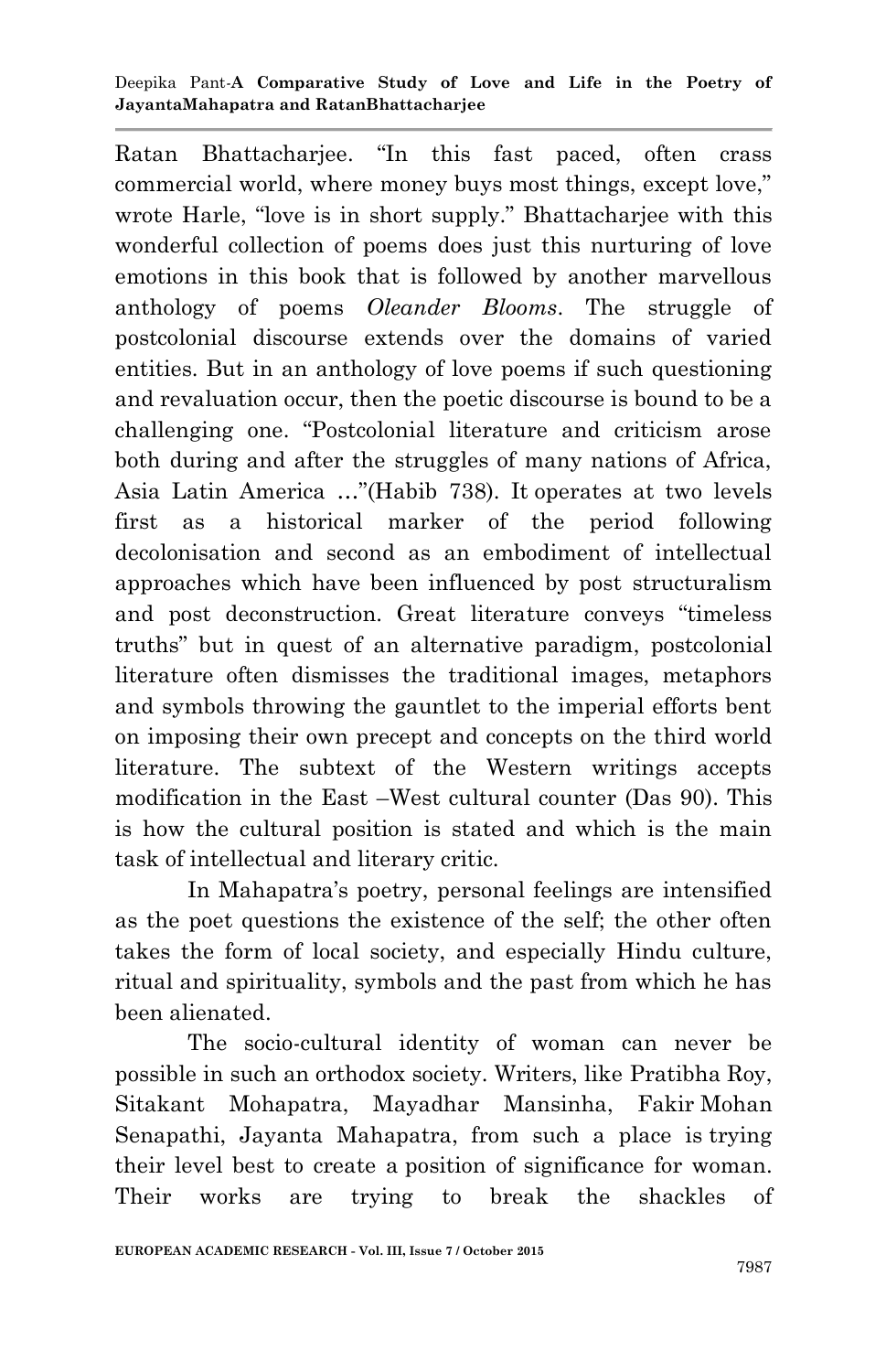conceptualisations of a woman, which are nothing more than an object of sexual gratification. Woman has never been more than a sexual object in the eyes of a chauvinistic man (Roy Himadri).

Mahapatra"s poems appear a continuous relation of aspects of the isolation, loneliness, solitude, alienation of the self from external realties in a world without apparent purpose. This is the existential dilemma of most modern literature. While Mahapatra's world is filled with personal pain, guilt, remorse, hunger, desire, and moments of renewal, his environment is filled with symbols of belief by the ordinary lives of the people of Cuttack, the temples, the Hindu festivals, the ancient monuments. Poverty, deprivation, and prostitution recur in his verses. Ratan Bhattacharjee's *The Ballad of the Bleeding Bubble* is indeed a bouquet of love poems, as he has beautifully portrayed the dualities existing in the experience of this emotion which we can very well see in the antithetical divide 'Melodies and Maladies', where innocence of love coheres with experiences of love.

The poems in the book *The Ballad of the Bleeding Bubbles* also shed light on many ugly episodes of life even on the most horrible incident that Delhi witnessed, the rape of the helpless student in the bus at midnight on the open road. Bhattacharjee very accurately points out in his poem "They tore the Petals on the Road" and that the rapists killed womanhood, the mother , daughter , the sister in you/All in one night" just in one night".

This one night was indeed very horrible and the brutality makes us silent in shame and which would lead us to another poem of equal dexterity named "My Days are Silent". This poem paints a picture of oppression and voices out the silence of the oppressed but also hints that this may be the silence before the storm, the silence before a revolution. One can easily discern this in his lines:

> My days are silent and my nights are loud Oppression and tears cover my sky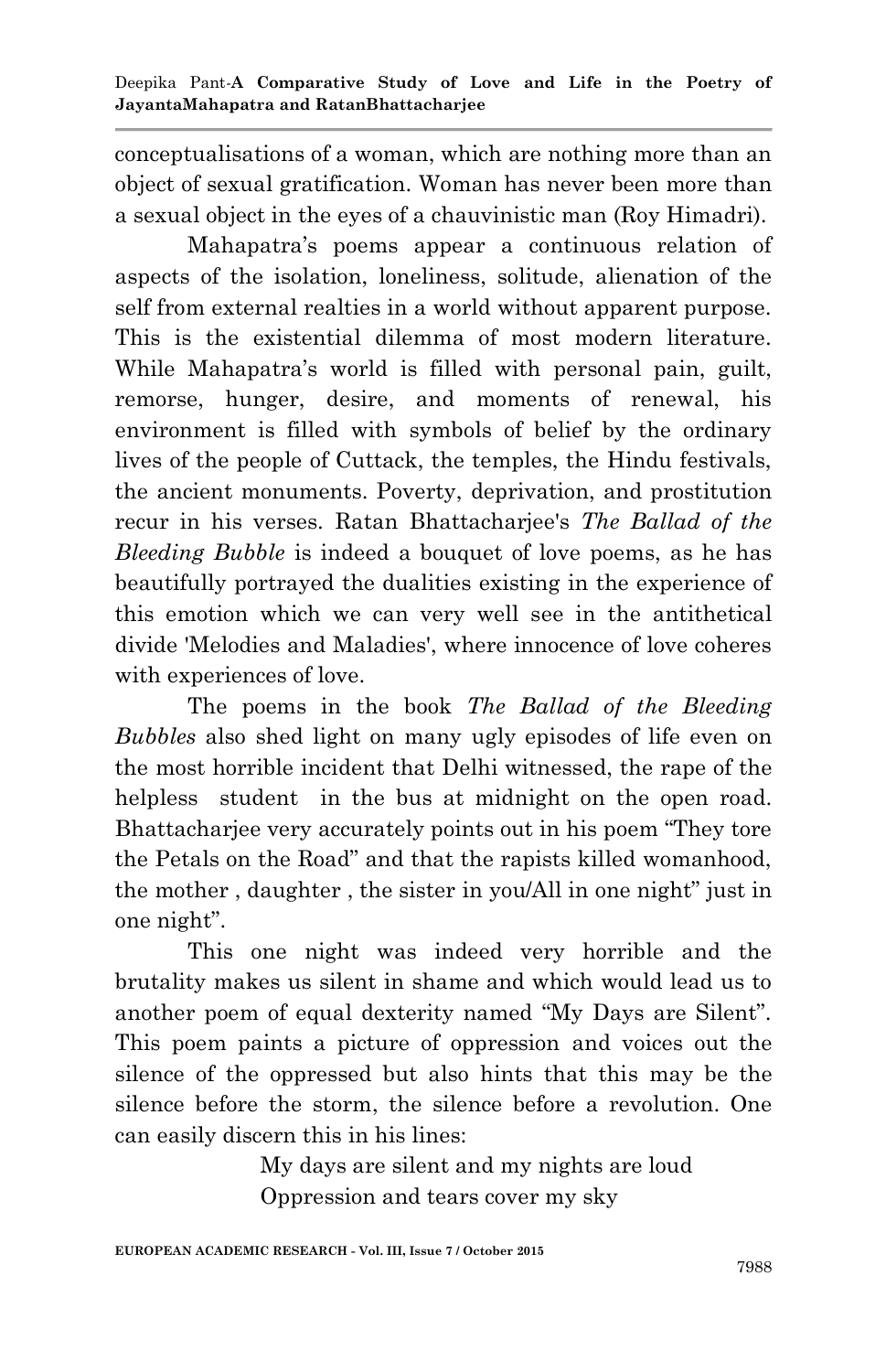Like the dark and monstrous cloud. The sweat drop by drop writes the daily gospel On the canvas of our dull and sombre life One meal a day we are allowed.

As in the Mahapatra poems, there is an ironic subtext and the reality emerges as a character in the poems reflecting a postcolonial anguish. The poet lays bare the agony of the sufferers:

> Threats of cane and low wage Lost is all our labour We are like barren trees History is forgotten in whisper. Our forefathers never saw a metropolis But when they protested against land acquisition They saw metro police. We could write a scarlet letter with our sweat Which could turn black into red We never became a river to reach the sea But we always remained a rushing rivulet.

Sexual contacts forcibly with the susceptible women are the very common phenomenon that male usually practice to exhibit their physical power upon the women. Sometimes the male is already acquainted, or who knows her pretty well socially friends, acquaintances, a date, or even the one in an existing romantic relationship, where it is alleged that consent for sexual activity was not given, or was given under duress. The patriarchal male always takes the benefit of the situation and condition and exhibits his physical power and desire for the sexual pleasure and fantasies. She gets ruptured psychologically and loses the struggle of existence. Even the people in such a society where such a victimised woman abodes, doesn"t hesitate to ostracise and corner her from the frame work of that society. No one tries to understand her unuttered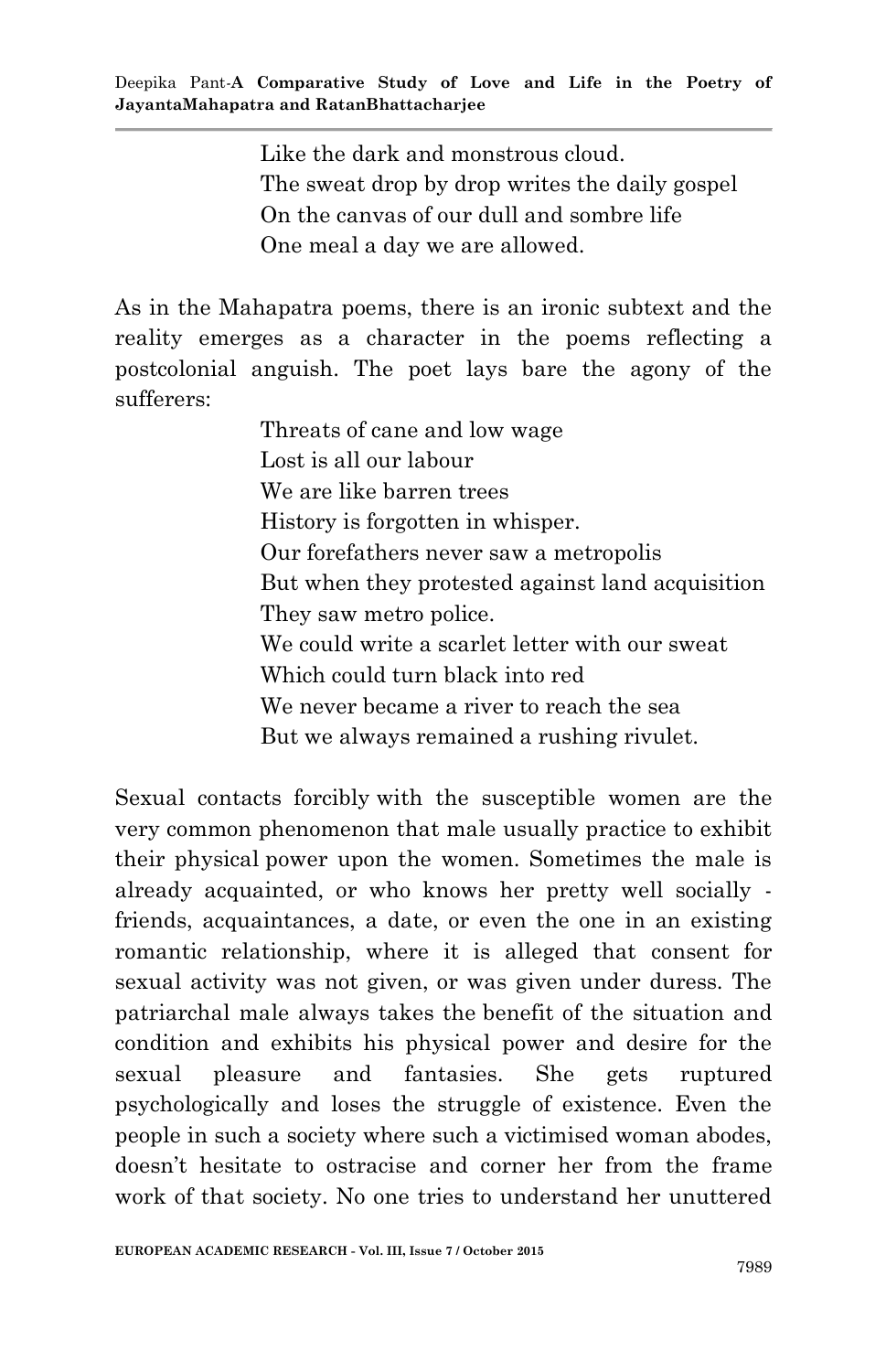pathos and agony. The traumatic condition that she has been compelled to fails to acquire even sympathetic attitude from the patriarchal society. Rather she is been looked down upon with abominate hatred:

> The odour of a raped woman through the wetness, sacked and consigned to the poison in her blood, And the irrelevanceOf people walking past in silence…[June Rain]

In such a condition the victimised woman doesn't have any options of survival. She feels pity on her conditional existence. The poet very realistically captures the pains that *"raped woman"* undergoes.

In the second volume of Ratan Bhattacharjee's "Oleander Blooms" there are a number of poems dealing with the loneliness of the woman and her lover, both maddened by the craze for being one. The solitude of the woman in the field was romanticised by the poet. According to him the woman in the house is also romantic, but with *tragic solemnity.* Unfortunately she receives neither of them instead she is imposed with dictums that the orthodox patriarchy wants her to follow without any rebel. Probably writers like Mahapatra are trying to break these notions of the society with their creations. Marriage, homemaking, child rearing, and maintaining the traditional etiquette of the family are some of the dictums that define her as a woman in the prevailing culture of the patriarchal society.

 A male-dominated society fails to look deep into the pathos that the women undergo for maintaining her responsibilities that is being imposed upon them in the name of traditions and cultures. This conventional authoritative phenomenon is very common not only in Orissa but also in most parts of the north of India. Women exist here with sacrificing their dreams and desires. Decentralising their roles from one to the other might prove their adaptive characteristics but within this lies the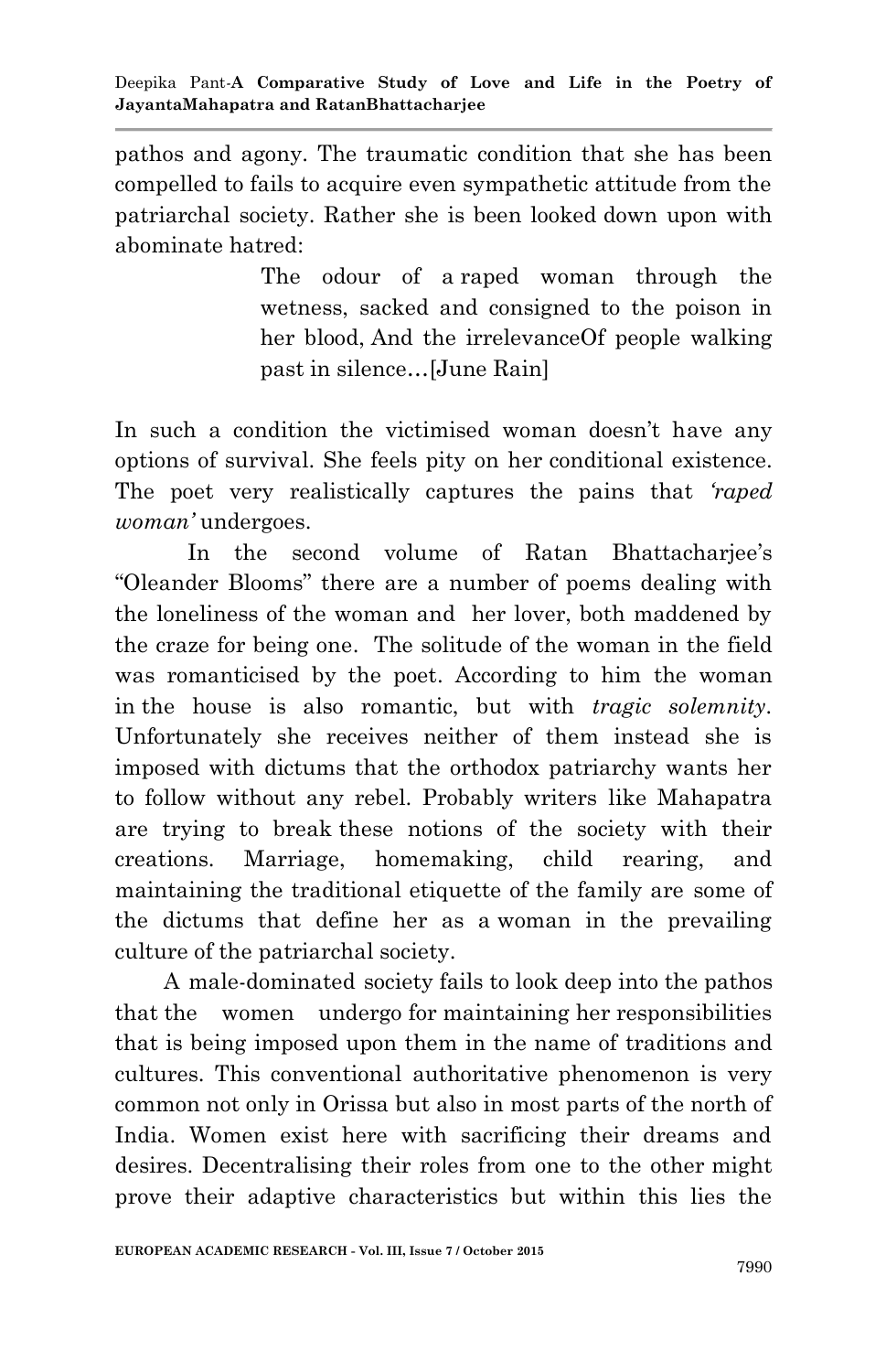invisible voice of pathos. Even as an unmarried girl, a woman never escapes the cruel authoritative vision of the males in cities and towns of Orissa. Why just Orissa, this trend has to be confronted by women anywhere in the world. They are always been tortured whenever they are out of the secured parental homes. A feeling of security converts into insecurity in open air because of the voyeuristic visions of the males. Mahapatra captures this very vividly:

> …there goes Lakshmi down the road,swinging her tight little hips in unison…[Awe]

The portrayal of such voyeurism has nothing more than sexual connotation, where a male considers woman objects or *"thing"* of sexual pleasure. Being a poet of emotions, sentiments and feelings, Mahapatra heightens the intense selfportrayal while depicting the psychological constructions of women. From self-realisation to self-pity, the distance that women travel in the psychological space has been expressed imaginatively. The male-gaze that an unmarried woman confronts develops from rapid subjective feelings to deep anxieties and insecurities. Woman feels alienated in the world surrounded by males, who dictates rules of existence for the woman:

> The voluptuous figures of women in stoneonly wish to save our feelings of love and freedom…[The Quest]

Deriving sexual pleasure from gazing at the body of a young woman is a phenomenon that keeps on occurring frequently. The poet tries to capture this form of harassment that women confront every day. Nurturing the sense of pleasure, a chauvinist man derives a sexual gratification by harassing a woman in this form. Whether she is a daughter of a neighbour or she is a wife of someone, the male in the patriarchal setup reveals his concealed beast by portraying this form of perverse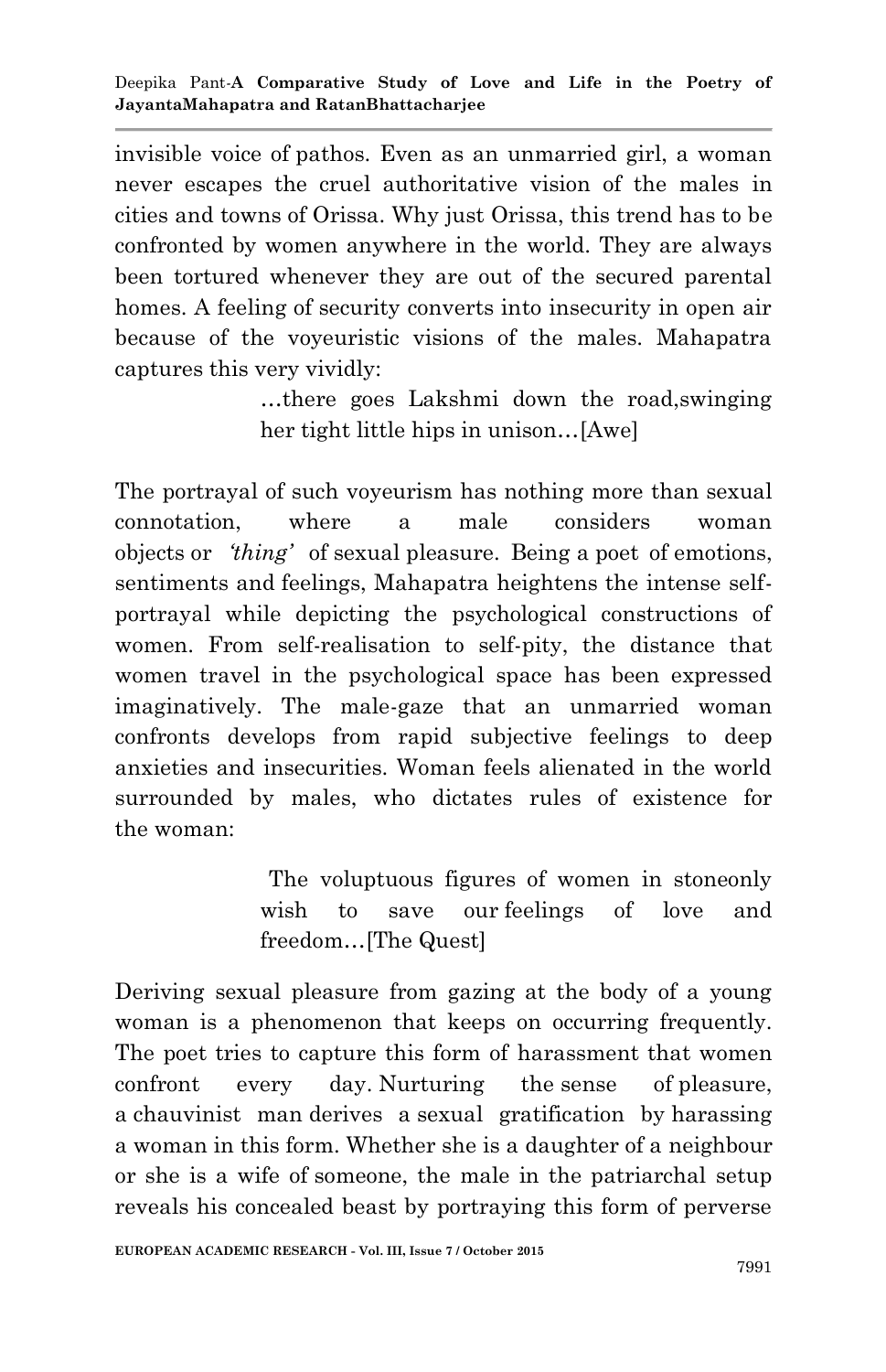sexual pleasure. The power of men over women is exhibited in this form of derogatory encounters.

The patriarchal man gets the freedom to harass women. The relevance of such visual harassment where the males exhibit power is being vividly presented in Mahapatra's works. Males are reluctant to the fact that this exhibition of power compels the women to be engulfed in the sense of loss of social space. The women start feeling not only physically insecure, but also this sense of vulnerability makes her emotionally weak. The parameter of patriarchy thus gives the male to conquer the woman with force both physically and emotionally. And this gives the males to involve in violent physical encounters with the vulnerable ones.

 The treatment of such deprived women in the poems of Bhattacharjee is quite different. He shows how a lover can feel the Oleander in such a woman who is traumatised by her husband. Read one poem that is written by Bhattacharjee about the selfishness of a self-centred dominating husband. "Alas! She was in the Hug of a Selfish Giant':

> She was happy to see herself in the hug The dominating selfish giant took her in his clutch She was grateful to her papa for this match She knew that it was a priceless catch The princess never knew her own talent She forgot her abilities and had no time to lament She obeyed all the rituals of marriage She had no other job but to rear his kids After evening she makes her husband happy At daytime her beloved kids she feeds She has to forget her innate talents Her husband like a selfish giant is on TV and chat

She kept herself busy with teaching the kids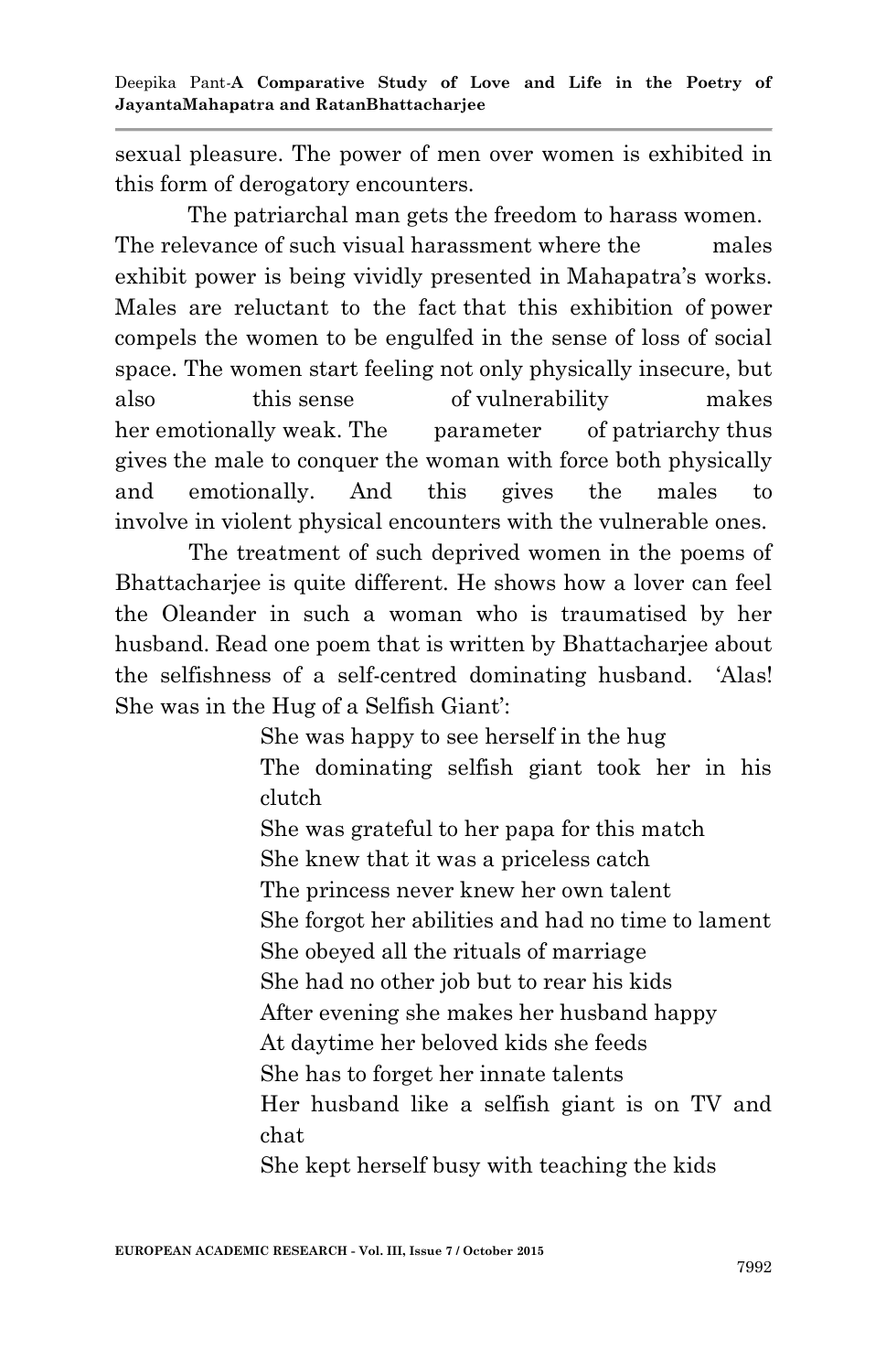She used pass her lonely moments with a lapdog and a cat.

What more can she do, she is a typical housewife Her father wished her to be Ma Laxmi in spite of all strife

In the name of duty and affection and foreign tour

Her husband made her a Nora of Doll's House She was in the clutch of that huge selfish giant She whispers in fear all day like a poor mouse.

A long portion of this poem is given to show in details how in India a working woman is exploited by her husband using her beauty, name , and fame and still not happy until she becomes a cook and a sexy object on the bed. One such poem of Bhattacharjee reveals the drudgery of a woman after she leaves her father"s home:

> In the Palace of Love She was her father's princess With grand graphics the father dreamt , his princess will become a queen By her exquisite beauty, her dynamism and superb talent , every heart she will win. She was to sing in the voice of gold Years rolled and rolled Nuptial knot in India is a bondage This drudgery continues over the age A woman is a woman and never a Queeni in her husband's house She is a homemaker having no home of her own The husband burns like a sun and in his effulgence The poor wife like the pale moon all shone.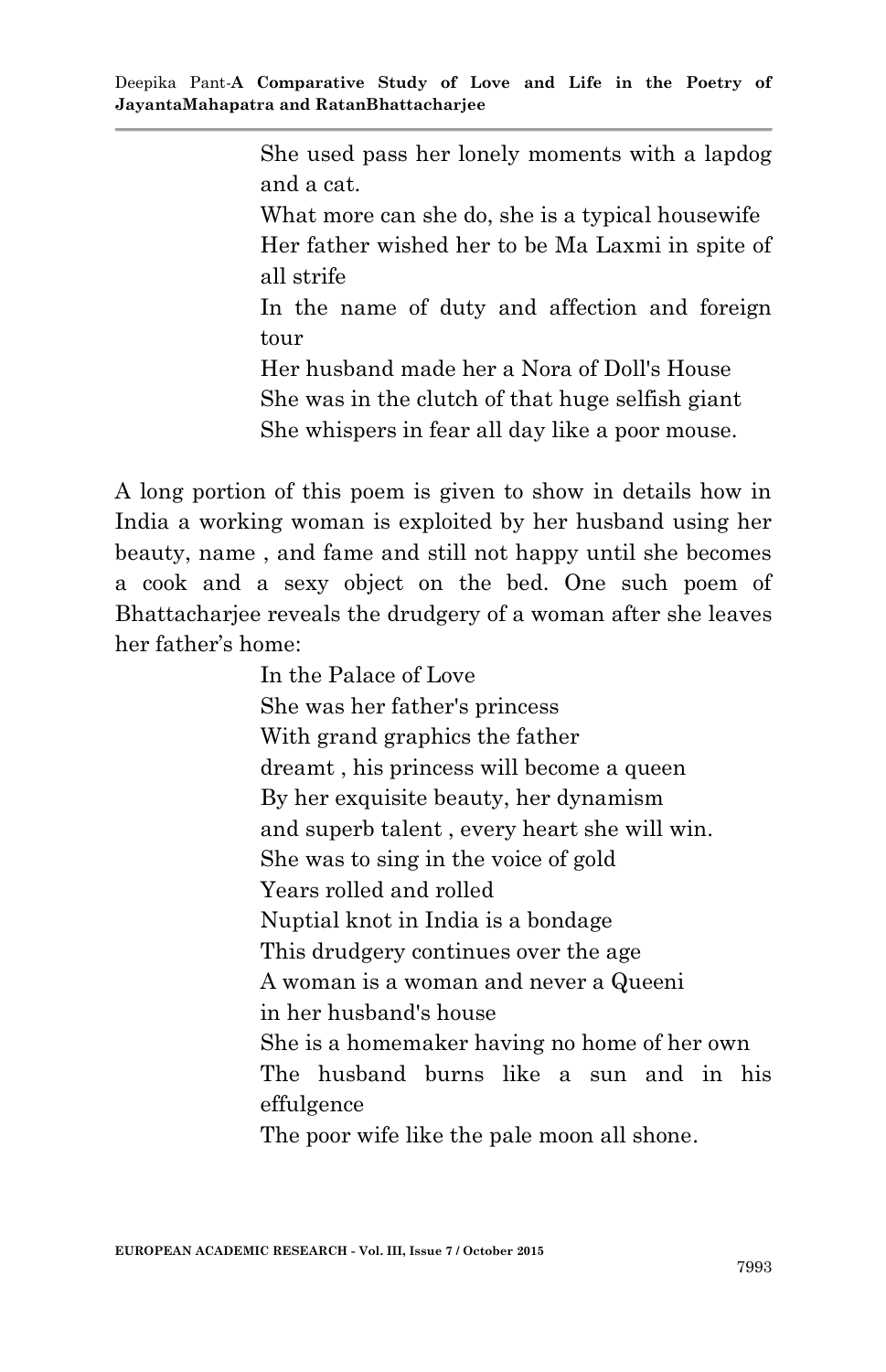In the Maladies of love we have seen how Bhattacharjee has portrayed the alienation and anguish in poem after poem, realistic panorama for all the readers where the poet confesses "my wings are broken and I am no longer able to dream." He inked in these poems the agonies of life, tragic severance, loneliness and above all love feelings, the most vital passion of human heart. Prof. Ecaterina Patrascu beautifully focuses this aspect in her "Afterword" in the book:

> complexity of the new book derives from the balance between Ratan Bhattacharjee's 'Melodies' and his "Maladies" – the second half of his volume. A universe of tears and dark shouts, images of dryness and creative sterility, pessimism about the human fate, appeasing loneliness, and an aggressive or indifferent nature create the image of a conspiring universe, of a place of meaningless changing. The solitude of the contemporary man, the dullness and boredom of a non-conceptual contingency, the routine of everyday life, the repetitive existence that cannot coagulate meaningfully and that implacably leads to an insignificant death, are among the maladies of the contemporary world. To all these, the poet adds the corrupted beauty when motivation lacks, the anxiety of existence in an entropic universe, the life of the distressed or of the barely living, the emptiness of heart and the voiceless of the unfamiliar in one"s own land, the burdened fate of the common man's suffering and oppression, the useless cry searching for meaning, understanding and salvation.

All these are wonderful observation and we may read out a few lines from one or two such poem from the 'Maladies' section: I gather the rose leaves in the russle of wheat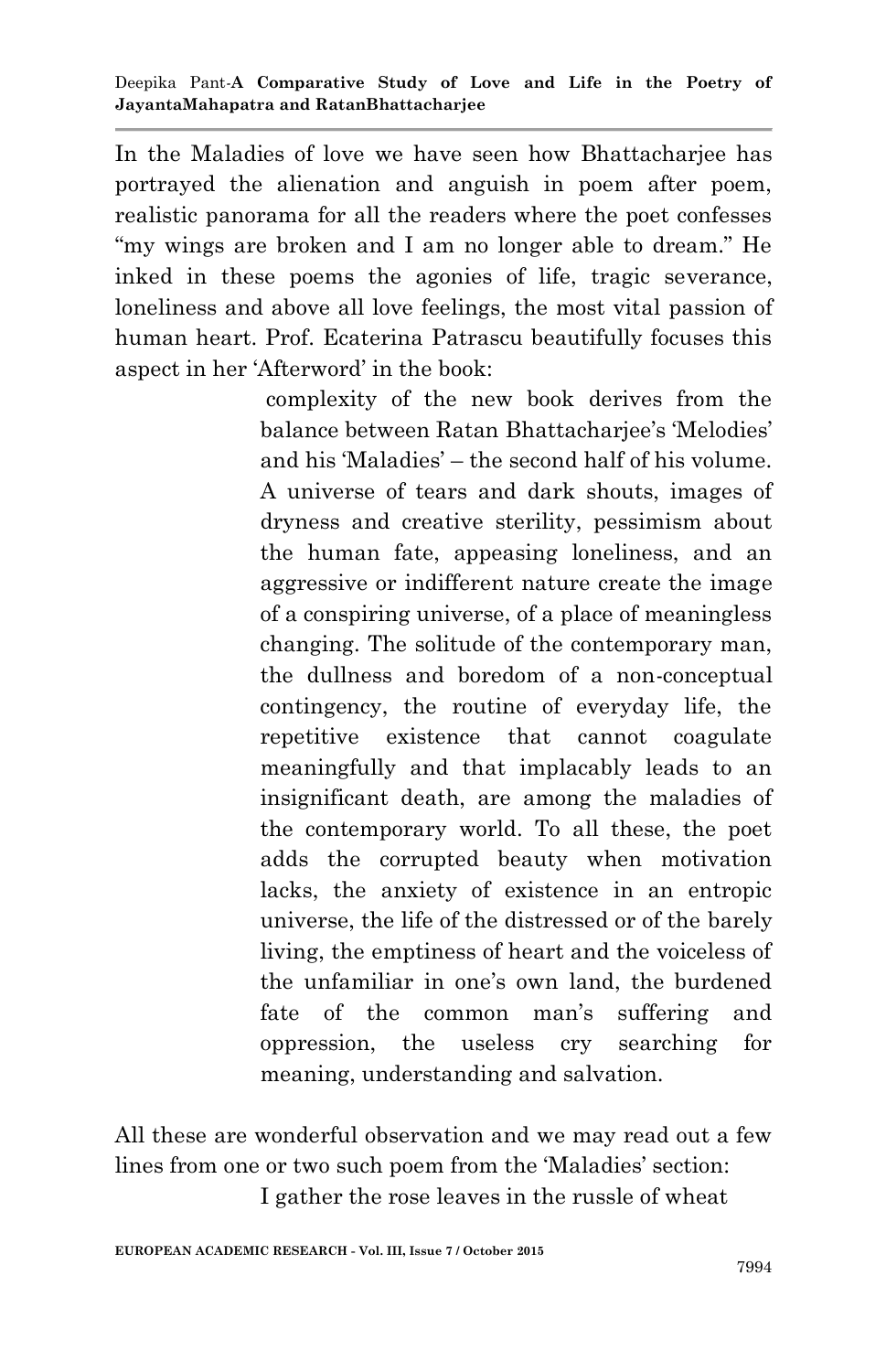When I heard your helpless cries. You left me wary ever after and The sea enters through my buried eyes (The Cocktail Party was Over 67)

The poet of love feels how the European mental restraint operates over complexion of a woman since the days of Dark Lady Sonnets of Shakespeare. In the poem "Love is as Flattery of Beauty", the poet writes

> We are born black, we are poor and alone No message ever blinks on our phone Love is for us a forbidden zone In our life the crescent moon never shone.

Like Mahapatra, Bhattacahrjee too wrote a lot on daughter. But there is a great difference. In his poems Bhattacharjee focuses on the love element while Mahapatra goes on with his realistic perspectives. The love of a father for the daughter often tends to build up feelings of securities from the male-dominated world. A daughter starts relying on the male species in general and conceptualises about all of them as her own father's world of love has made her perceived: "...My *daughter, she"s just turned fifteen…Feel her…"* [Hunger].

A father might never visualise her daughter as an object of sexual gratification, but for the patriarchal world she is nothing beyond a sexual object: *" My neighbour"s little daughter says she can"t understand why the wind keeps crying in the telephone wires; and there, how it makes stars tremble too!"*[Possessions]

Even the little girl becomes the victim of patriarchy. Gradually she also develops a sense of self-love to avoid the gaze of the males in the society. The feeling of insecurity also envelopes her as she grows physiologically.

She is made to feel vulnerable by the cruel patriarchal chauvinism. It might not always have the sexual connotations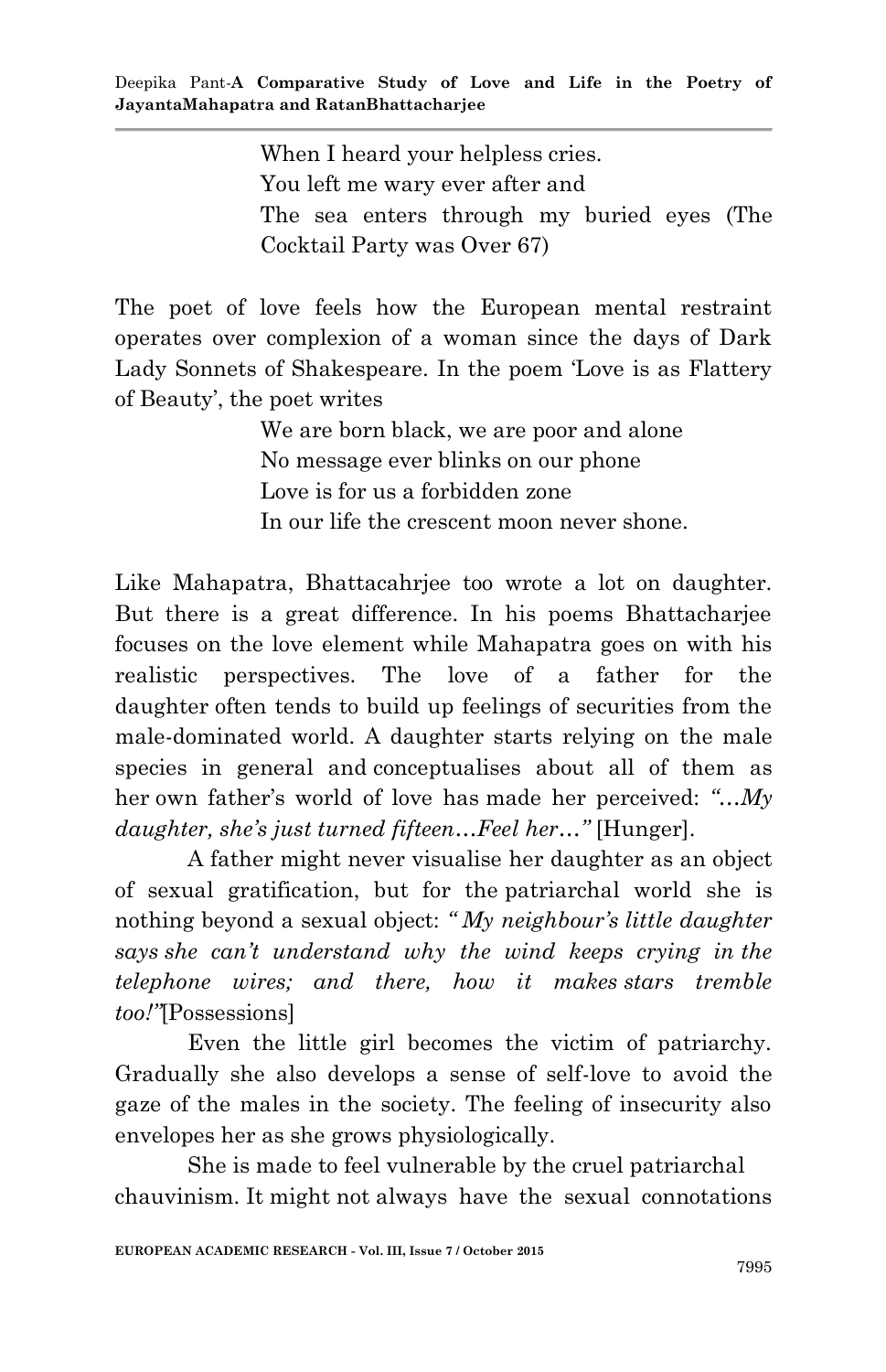but definitely it has a sense of emotional trauma. In a country like India, girl child is forced negligence and subtle ignorance. This form of feelings that the little girl confronts develops in her an attitude to be engrossed with her own self. Thus the primary stage of self-love evolves with such reciprocation from the society she grows. Why the little girl only, even the old lady has to confront such ignorance and negligence. The role of the woman as a mother is just in one corner of the house. She is compelled to bear her liberty in that marginalised space. The sense of self-love that when she was young gradually converts into self-pity as she grows old. Her role is left only for *"pujapatha"* or spiritual inklings. She feels that she has been expelled from the household duties. No one pays her attention except in the cases of illness (Roy).

Here Bhattacharjee is totally different. If we look at the poems he writes for daughter, (although personal, yet they got universal tone), then a father daughter relation comes out vividly. It is seen as the most beautiful relation on this planet. Elisabetta Marino very truly observes: "Ratan Bhattacharjee"s words are a soothing balm, restoring peace to the troubled heart." From his unpublished poems "Our Daughter, Our Princess' we may quote a few lines on daughter :'

> A daughter has in her hand a touchstone Like a tree she has a wonderful dream Like a bird in flight in the sunbeamed sky Joy bubbles full to the brim. Today no sadness dear daughter Only dream of happiness for a tomorrow A lampless night is full of darkness You are the Light removing dark sorrow.

This is found in many poems of Oleander Blooms. The poem 'Little Child' in The Ballad of the Bleeding Bubbles' is outstanding where the poet says : "You are the heaven sent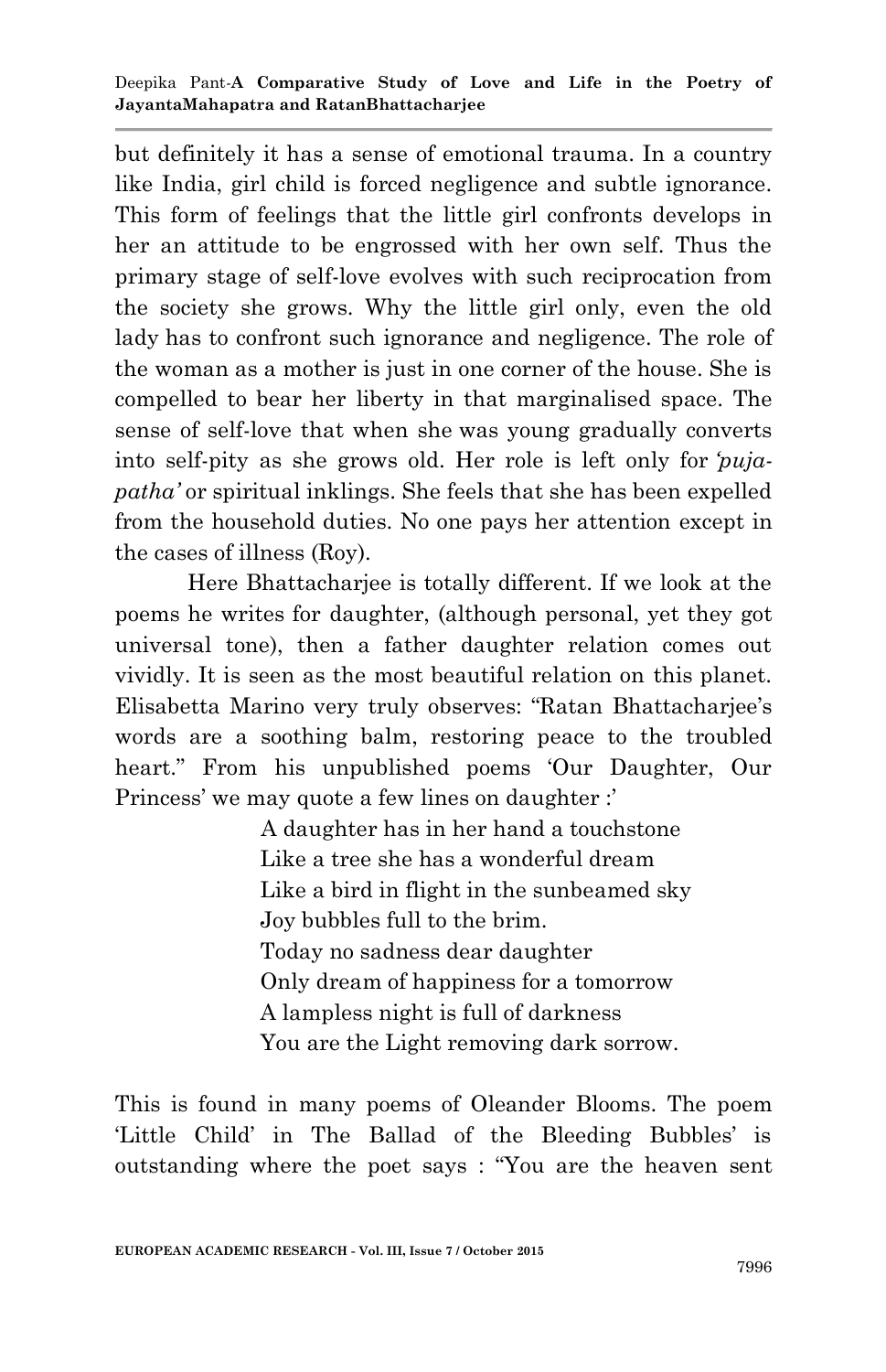Nature's gentlest boon/When you are happy I see a full silvery moon".( Why Your Dad Waits for You , My Daughter")

In Oleander Blooms also there is a poem "The Little Girl where the poet writes " Everyday she becomes a more perfect woman/ With all her trauma , hopes and fears / She can , she can." There is another poem from his recently published Kindle edition Our Daughter, Our Princess" where we find such sweet lines about a daughter:

> A daughter is always a lovely wonder Like a shadow given by a lovely tree When a daughter smiles, Stars in the sky all shine so free. When my poetry began in solitude We recalled her childhood days The first dawn of creative light The ever sonorous bright sun rays.

But the poet's heart bleeds when India's daughter is raped on the Delhi Highway. As in the first book, in Oleander Blooms also, he makes the readers aware of the ghastly reality: India, your daughter is dying/ Bloodstained is your Highway/at Midnight/ So much darkness, O God/The rapist was not seen in the Neon Light". It does not mean Bhattacharjee is pessimistic and after seeing this ghastly event in the media, he simply keeps silent. He voices the trauma: "How much a mother can cry /How much a father can try for taking the monster to scaffold/ Indian Republic is sixty five years old"(India's Daughter). On the International Women's Day he pays tribute to a courageous daughters of India:

> Only a woman can wander still in the full moon night/ The universe becomes wonderfully flooded with light/ A Real woman never breaks down in reaching to the top / Life is not for her a doll"s house, nor a Teddy bear shop (On International Women"s Day").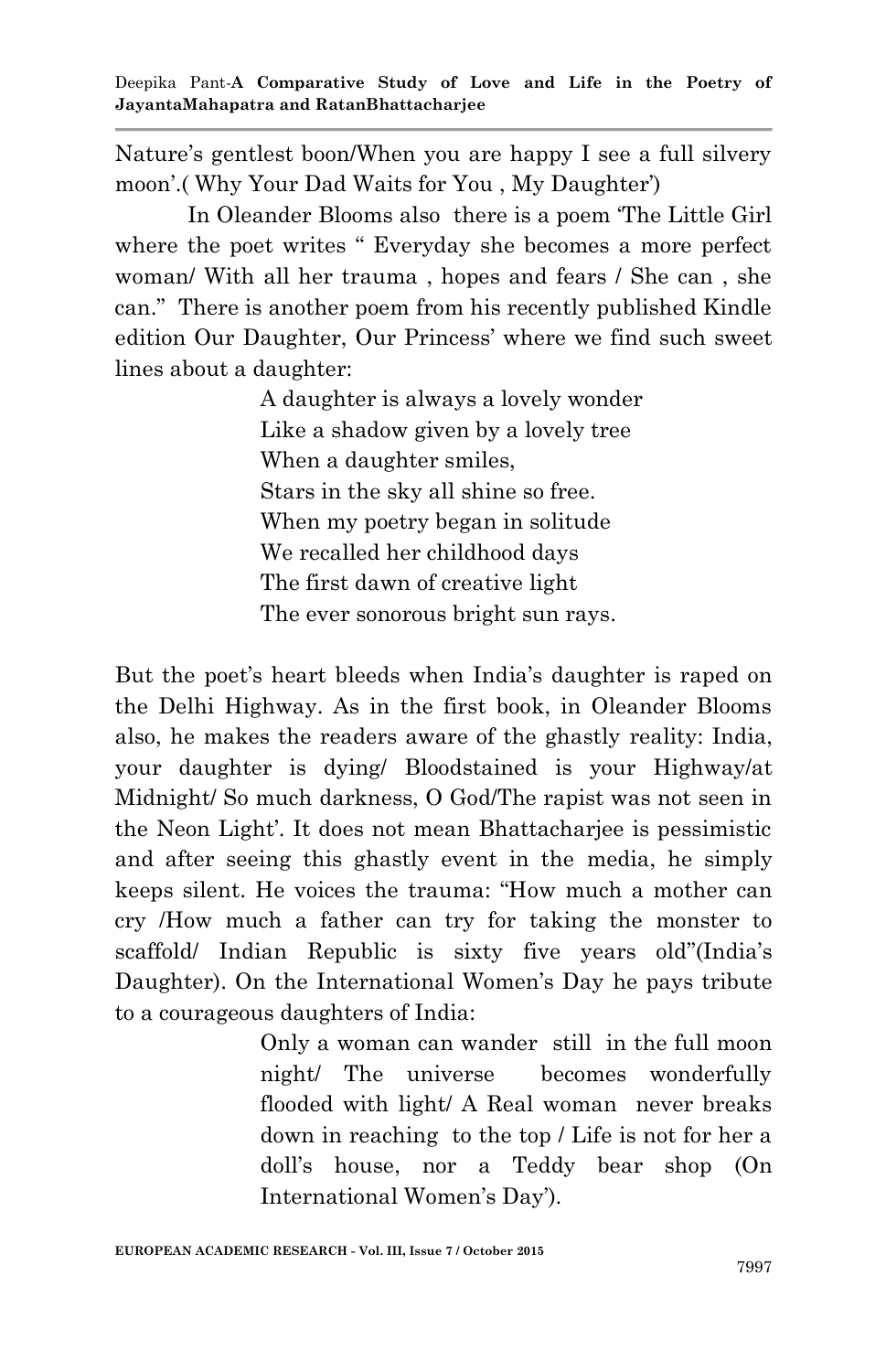The tone dominantly sombre in the poems of Mahapatra who tries to portray women as victims of suffering as a daughter, mother or wife. He tries to portray a mother who needs attention of care and concern. So the mother in his poetic imagination:

> …My mother looked at him and took her pills and pretended illness; it was only the justification of her own life." [Possessions]

Despite the orthodoxy of the patriarchal society, the mother in Mahapatra"s creation has a romantic resonance. But reality is something else. Basically, to get attention from others in the family, especially of the father, she has an attitude of self-pity. This sensibility of self-involvement draws her attention gradually towards spiritualistic approach of life. Her *"puja-patha"* keeps her busy most of the time. As she hands over the power of domesticity or the power of the four-walled kitchen to her daughter-in-law, she feels her role in the family has deprecated. But here also Bhattacharjee depicts 'Mother' as a shiyuli flower, white, fragrant and sweet like the divine blessings. Bhattacharjee uses the shiyuli or Jasmine flowers for the motherly love as that flower has a divine property. The poet rightly makes some general observations on women.

> As a beloved or as a wife a Woman needs two things in her life A fabulous smile and a guy that creates it All other words ,caring or sharing just a hype Smile is a difficult thing It comes only when birds sing To know a woman full An experience that is always beautiful.

While Jayanta Mahapatra avoids the conventional romantic mode, Bhattacharjee espouses it and yet never forgets reality.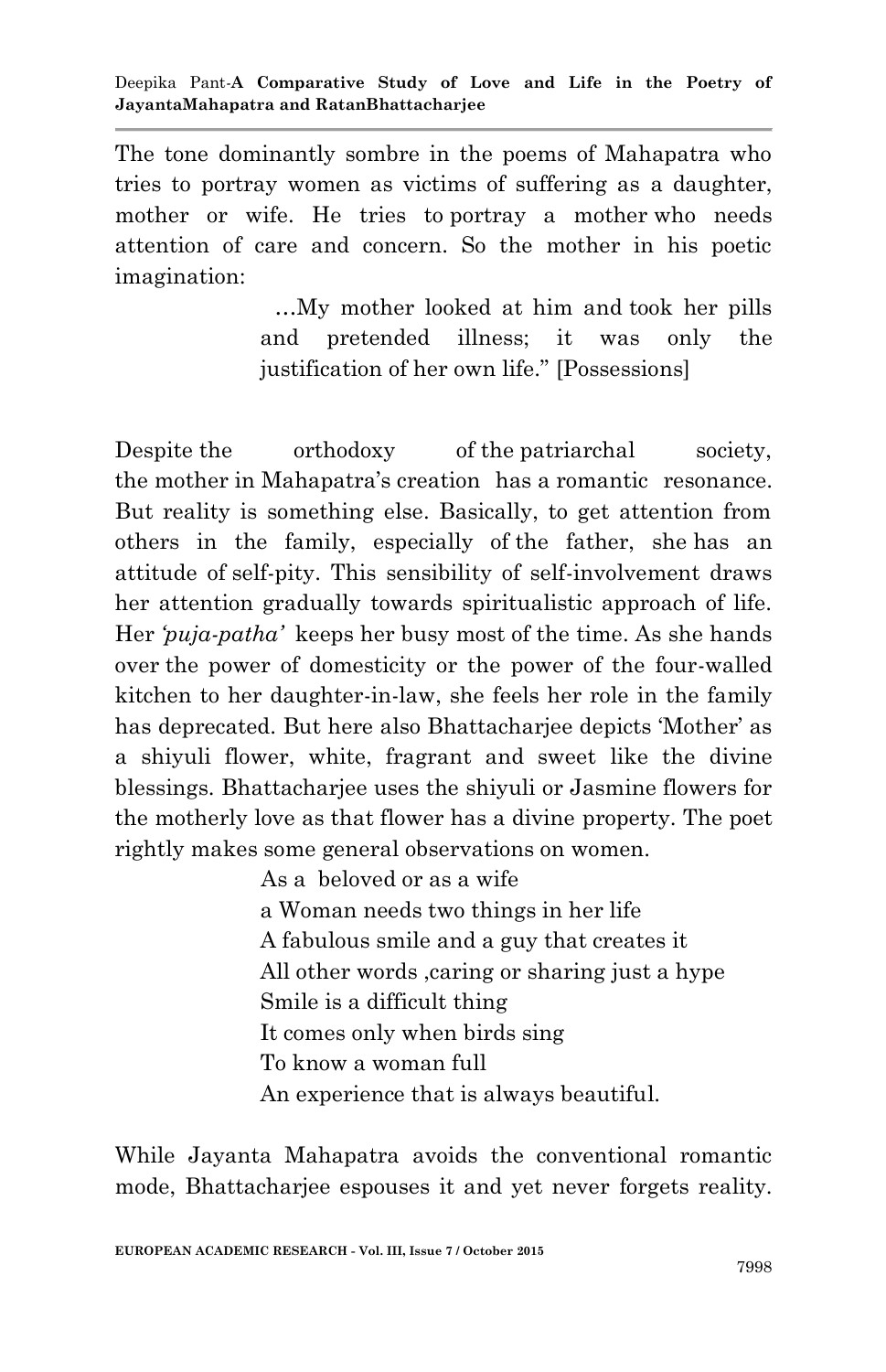His use of symbols has a wonderful uniqueness. Like Jayanta Mahapatra, Bhattacharjee never uses harsh and rude perceptions in depicting love. But when he uses the Oleander symbol in place of rose his postcolonial approach is clear. Jayanta Mahapatra has portrayed women of his place with this patriarchal discrepancy. So he uses the cultural sensibibility in his works to transcend. But Bhattacharjee is very much romantic and maintains it nearly all his poems even when he tells the harsh truth. The poems of *The Ballad of the Bleeding Bubbles* are the outcome of the poet's interactions with men and women in reality and dreams. He talks with his characters in his poems and there are still some with whom he had an imaginary conversation. Even the most fabulous characters are all real to him. The poet himself says "My passions and feelings are all genuine. They are quintessentially tangible.

Read out the few lines from this poem "Your Hello Blinks on My Cell Phone"

> Your "Hello" blinks on my cell phone When I feel your presence when I am alone I become a river with a boat sailing for the ocean Cadences of bonding suddenly seek expression Your words haunt me like Sundari trees Waiting for rains in Sunderban I record my pangs of sorrow and pain Borrowing them from a rainbow drenched in rain.

In 'You are the Definition of Beauty'' Bhattacharjee's elegant lyricism involves the reader (who is lulled and appeased by the author"s evocative and rhythmic lines), and stir his/her sweetest feelings

> What is beauty? Where lies beauty It's not in diamond, not in emerald, but in Ruby You yourself are the definition itself Your beauty is Truth, believe me, I never lie, I don"t believe, I never will believe,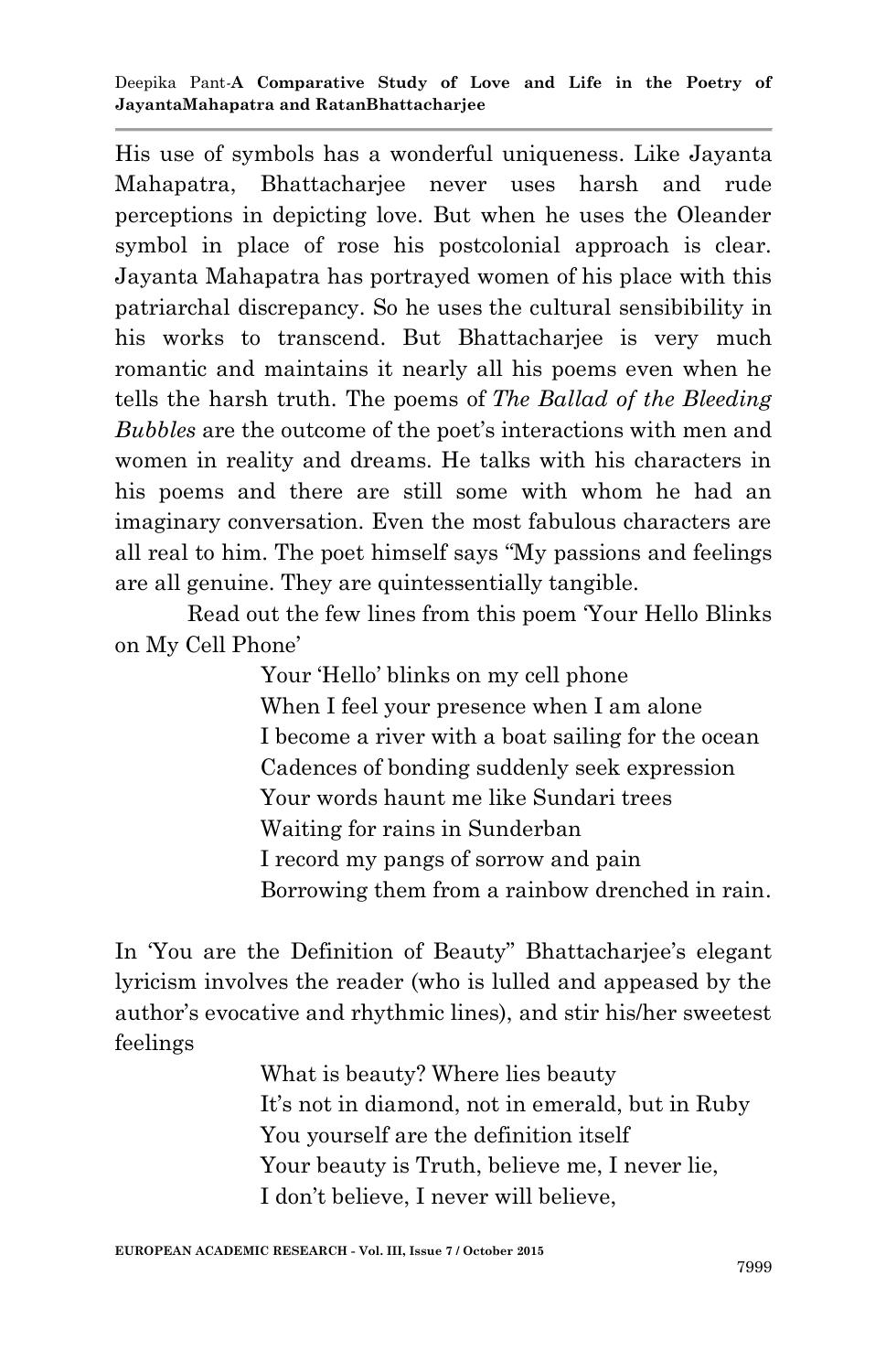Deepika Pant*-***A Comparative Study of Love and Life in the Poetry of JayantaMahapatra and RatanBhattacharjee**

Beauty is born only in the viewer's eye.

The importance of universal communication is highlighted in many other poems through recurrent water images: oceans ("My Heart Becomes a Continent"), rivers, the pulsating veins of the planet ("Poems Connect") and Nature ("Nature has a wide within'). They all remind us that nature abhors divisions and partitions and her example should be followed.

"Like the frustrated people, I never take refuge in Philosophy" writes Bhattacharjee. The poems range through virtues and the vices with the magnificent boldness of Rumi poems. He is one of the very few poets who, echoing the Creator, can declare that the world is good and Love is best. The objective distancing of a poet from his themes is a part of his impersonality as a poet. He wanted to utter in the varied rhythms which have the movement of living things. Dora Sales of the University Jaume I Castellon, Spain wrote in the introduction to *The Ballad of the Bleeding Bubbles*,

> Dr.RatanBhattachrjee is a valuable poetic voice to be heard. He has written a compelling collection of love poems that cover many hues of love: softness, longing, desire….all written with a simple and delicate poetic touch.

Ratan Bhattacharjee is a poet who knows how to express emotions through verses and rhymes. His each poem can be cited for this.

> Where is the rainbow seen? In the sky or in a man's mind? The seven colors run a riot When your lover is kind (What is there in a Rainbow?).

This may be the Wordsworthian poetic exercise, the spontaneous overflow of feelings. Ratan Bhattacharjee's poems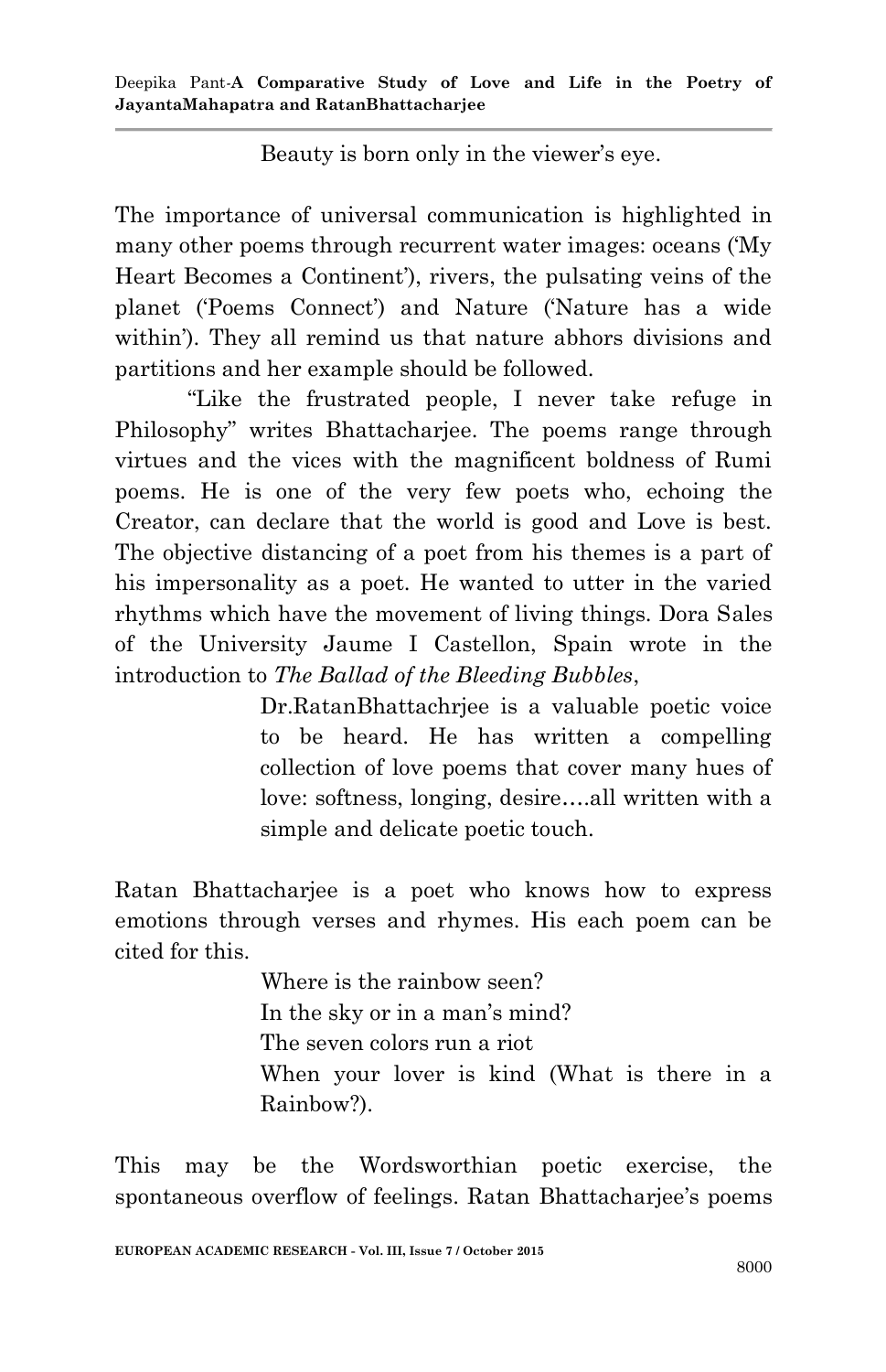enrich the feelings with intellectual profundity. In poem after poem he has woven the magic spell of creating ambience for his readers who are eager to have a tangible graphics of love.

Few lines from the poem evoke all the passions for example in the poem 'You are just a touch away'

> How many poems I really can write for you Let me count the number

Like the flowers red, purple and amber.

These few lines recalls E. B. Browning's 'How do I love thee? Let me count the ways…."

 Bhattacharjee has created interior monologues in his poems. He passionately believes in the presence of mysteries of life which cannot be known through intellect only, because emotional overflow can enrich our comprehension and consciousness. Aju Mukhopadhyay, eminent senior poet of Indian English Literature says about Bhattacharjee and his book, *Ballad of the Bleeding Bubbles* that in this book of love poem , he has poured himself out …mainly as a romantic poet of the present age." We may modify Aju Mukhopadhyay"s comments by adding that Bhattacharjee has a neo –romantic craving in the first section of his poems which may be called "the pink rose section" contrasted with the "pale rose section "in the latter half. He calls the latter half "Maladies of Love" where he goes beyond the so called romantic sentimentalism. His strong denunciation of the conventional way of looking at life and love is reflected so loudly in the second section. Eminent Academician and Writer Prof. Elisabetta Marino of the University of Rome beautifully analyzed Bhattacharjee's poetry in her Foreword to the book by saying,

> "A wide array of emotions, from passion, hope, enthusiasm, wonder, and anticipation, to anger, disappointment, frustration, sadness, and regret are aroused by his compelling lines, where continents meet, men and women discover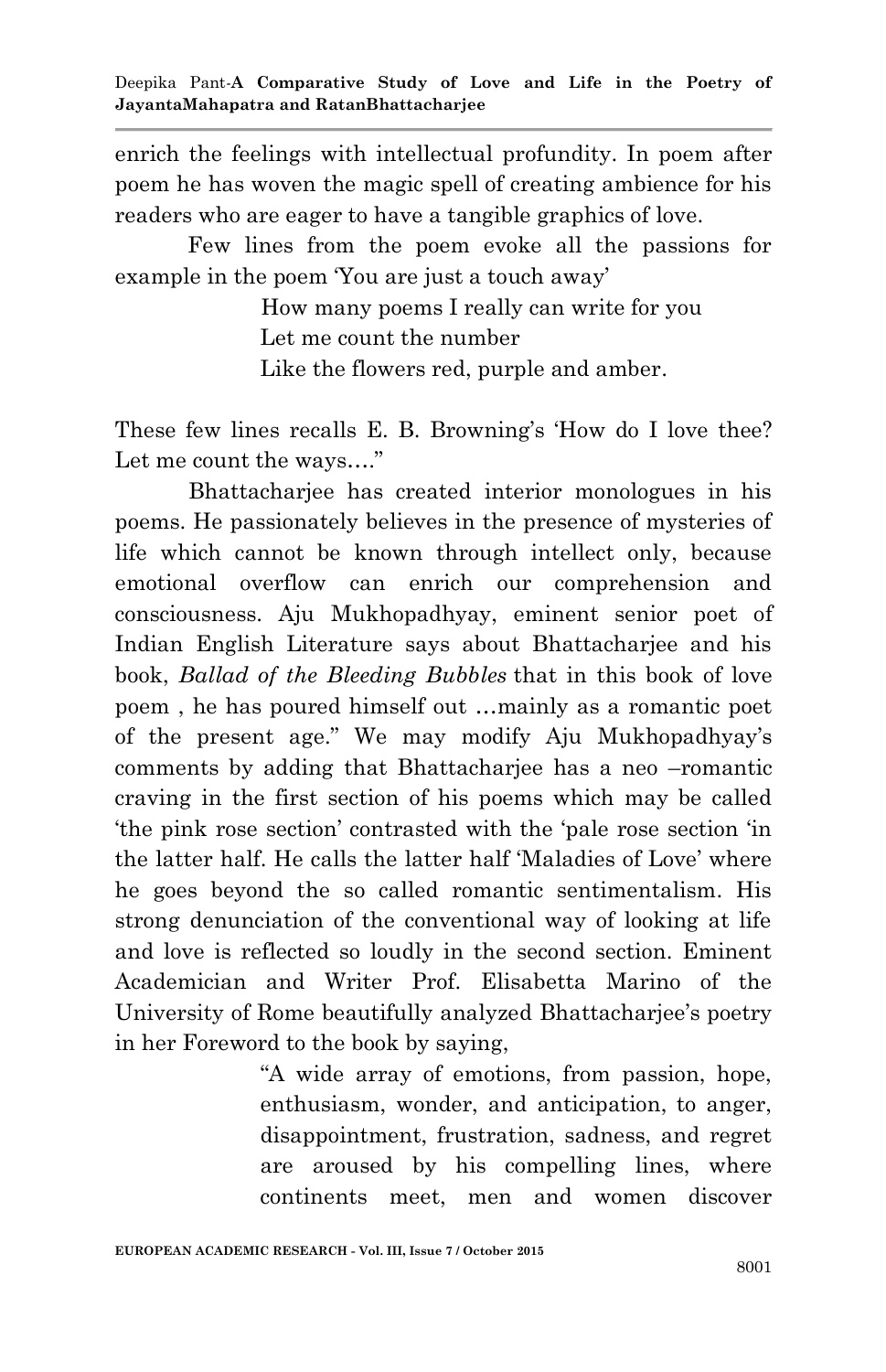subtler channels of communication, and nature ceases to be a mystery, while turning into a friend, ready to share joys and sorrows with its creatures."

In an interview given to a Kolkata based Editor-poet Santanu Halder, Bhattacharjee said,

> My grandfather was poetic, my father is a crazy soul for poetic expressions. I was very much moved by Mayakovosky and Sukanta. I had a photograph of my young age in which I posed as Sukanta. So much I liked his simplicity of language and the revolutionary urge.

Yes, his simple words have created a great stir in the mind of the young people reminding us of Lorca"s poems whose use of simple natural images, birds, flowers, trees, sky, rivers registered a protest against the inhuman brutality of Franco's dictatorial regime. There is an apparent simplicity in the images and symbols used in the poems. His expressions are frank but far from being casual and vulgar, they reach into the deep of human mind. They stir the deepest emotions. Bhattacharjee's love with sea, ship, clouds, rain, trees, stars has been portrayed so fantastically in his poems that it will make the readers fall in love with them and of course with the poet. A few lines from one poem of his are leave an indelible impression on our young mind,

> You made the promise and me to keep I was the sea and you had been the ship My ship had a strange name Love Me For Ever.

Only a poet can express the feeling of love and the pain of missing him/her in verses in this fabulous way.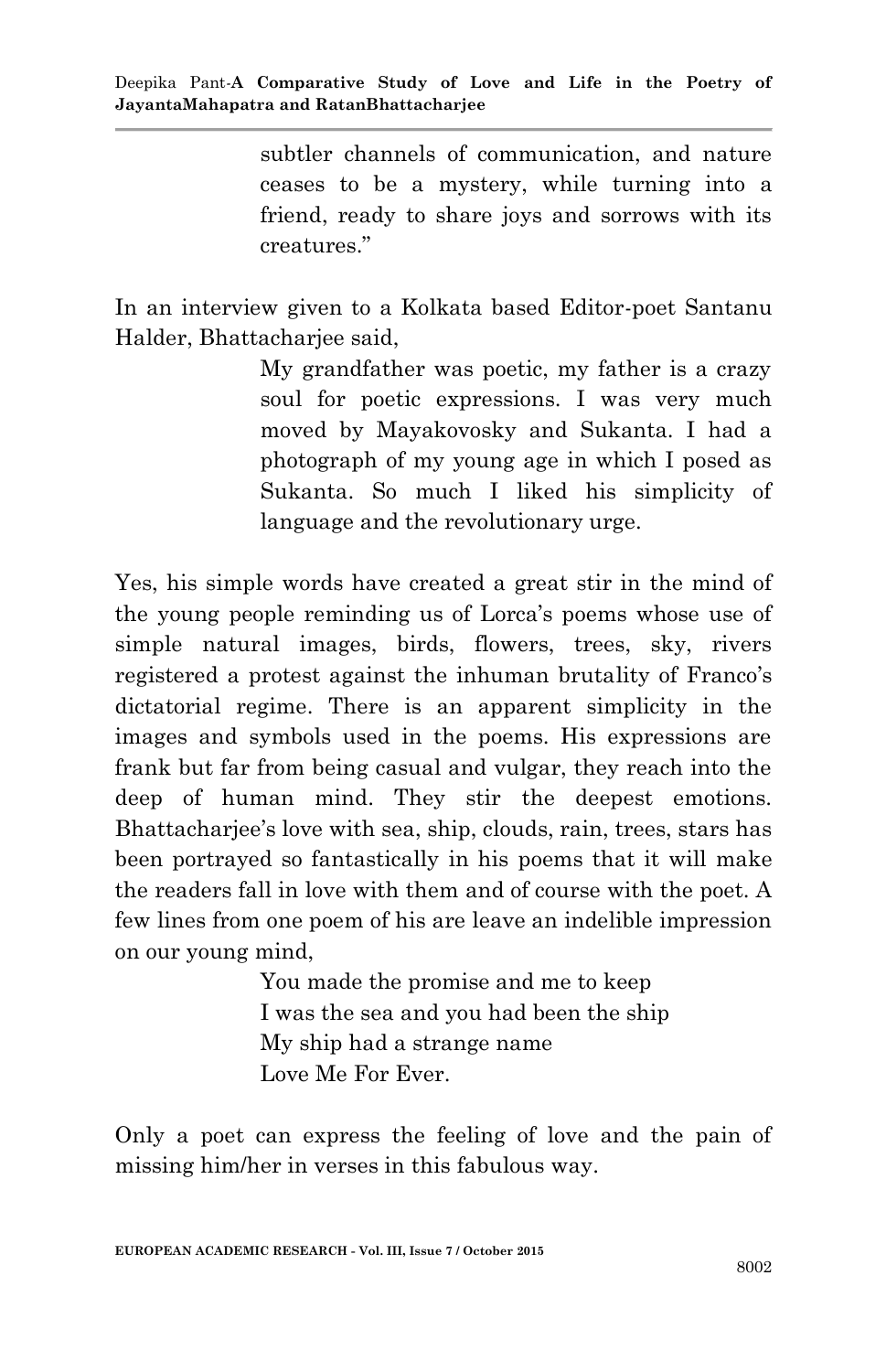When the boughs are loaded with mango shoots I miss you since the dawn When frosty winter lashes at the door I miss your warmth in the lonely room.

How beautifully the pain of missing the dear one is expressed. Everyone can relate oneself with this as we all miss someone. In the today's world everything happens through internet and Facebook has become the basic need of today's youth. Bhattacharjee has also used this theme in his poem "When you rejected my request for friendship on Facebook." So real and so kind of him to treat the Facebook addiction of the young generation in a corrective way.

Bhattacharjee defines love in poem after poem. His poems are a perfect head and heart matter they show the variety of shades of his poetic genius.

In the book he inked two different shades of life, one is love and another is loneliness, despair, tears. First half enjoyed love and second half celebrated loneliness. In "My Days Are Silent" the poets expresses the pain of being alone

> My days are silent and my nights are loud Oppression and tears cover my sky Like the dark and monstrous cloud.

In another poem 'I felt like a wounded peacock' the poet says

Only me it was to feel the scar of its wounds on its long tail

Monsoon of hope faded and in the jasmine garden I shivered like a dry creeper with an empty heart.

One more poem which shows despair and loneliness and made my eyes wet is "At the End of the Long Road"

> I groaned under the sorrowful chains None was there at the end of the road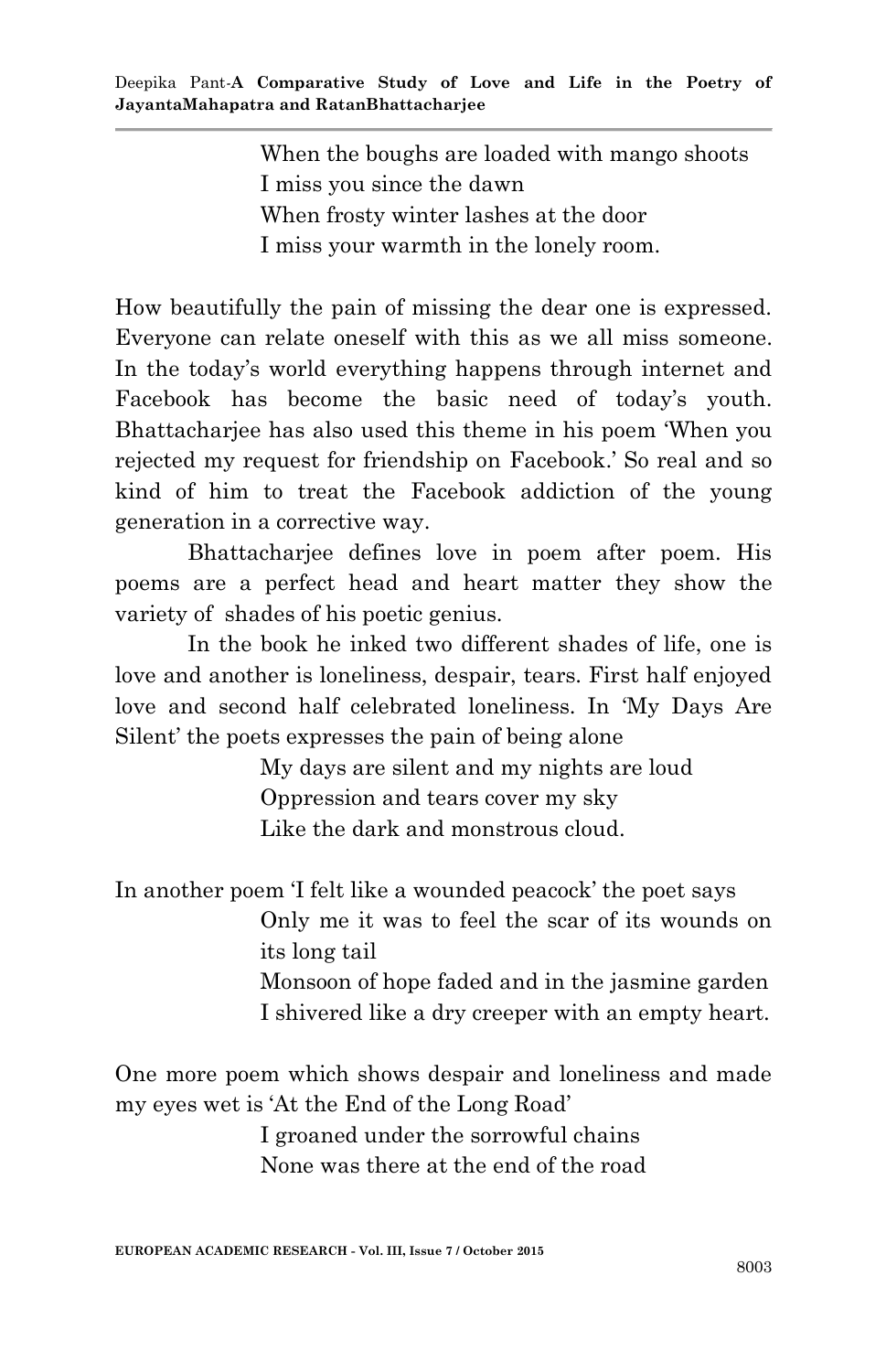To carry the sorrowful load When I suffered from writhing pains.

On this Prof.EcaterinaPatrascu, University of SpiruHaret beautifully focuses in her "Afterword" in *The Ballad of the Bleeding Bubbles*:

> The solitude of the contemporary man, the dullness and boredom of a non-conceptual contingency, the routine of everyday life, the repetitive existence that cannot coagulate meaningfully and that implacably leads to an insignificant death, are among the maladies of the contemporary world. To all these, the poet adds the corrupted beauty when motivation lacks, the anxiety of existence in an entropic universe, the life of the distressed or of the barely living, the emptiness of heart and the voiceless of the unfamiliar in one's own land, the burdened fate of the common man's suffering and oppression, the useless cry searching for meaning, understanding and salvation.

Thus while Mahapatra drags us to the reality around us, Bhattacharjee transcends the reality to reach a vaster space of imagination. In love poetry his use of alternative symbols and Oleander replacing the rose is very significant in the context of postcolonial thinking. Rose has thorns but no poison. Oleander in spite of its coloured sweetness, it is poisonous in spirit. We may conclude the article with the remarks of Professor Antony Johae in this context. He wrote in the Afterword to *Oleander Blooms*:

> On the one hand, the beauty of the flower ( amply illustrated throughout the collection) signifying the physical beauty of the woman and ideal aspect of love, while on the other containing the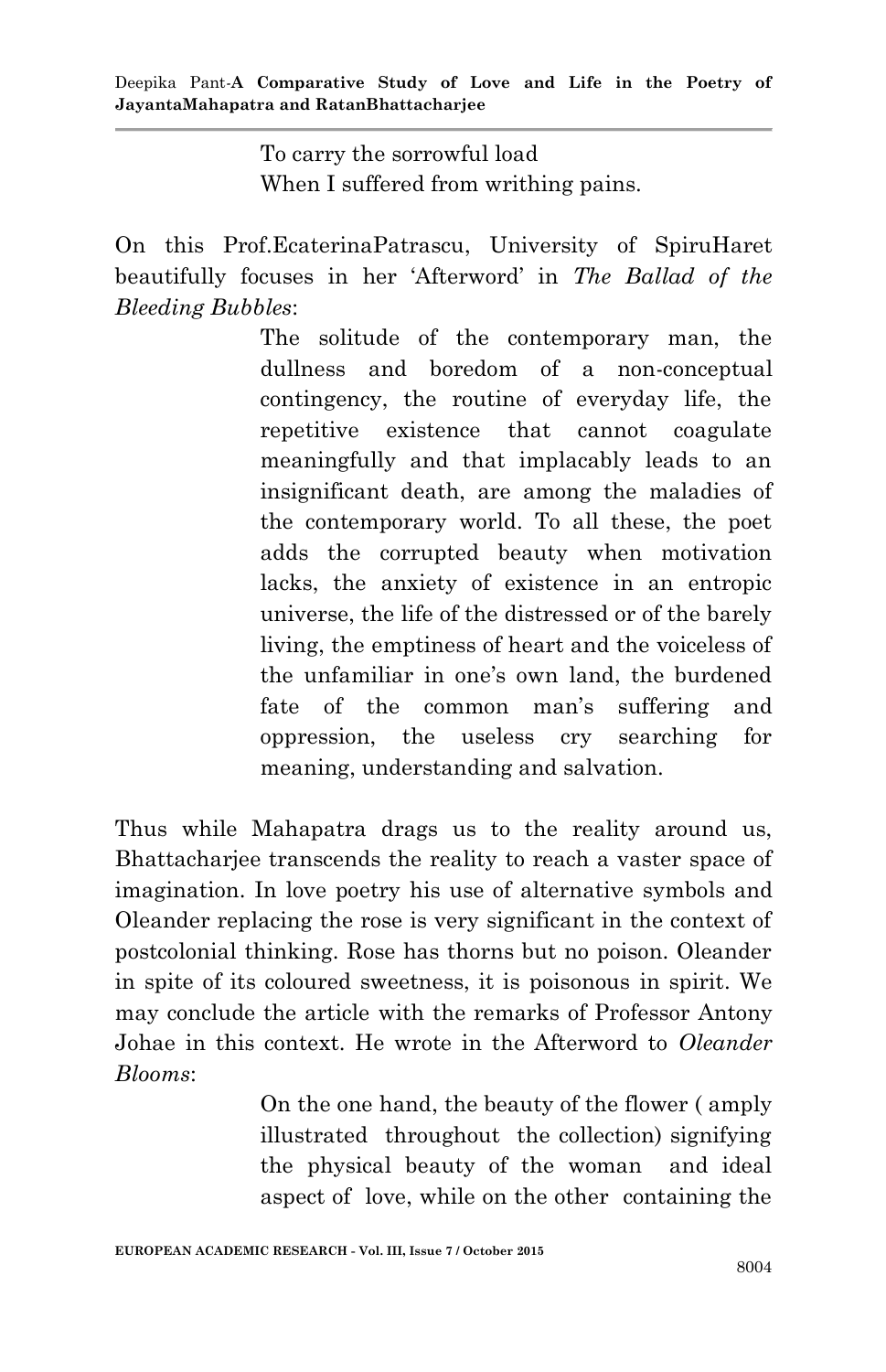potential for destruction because of its poisonous properties when ingested by humans.

This duality of the love symbols and the quest for postcolonial counterpart of rose had not been present in the poetry of Jayanta Mahapatra.

#### **REFERENCES**

#### **Book Details**

- *Life of Dawns: Poems1974-2008*, New Delhi, Authorspress.2009 Pages 197,ISBN : 978-81-9273-474-9 In print.
- *Oleander Blooms*, Authorspress, New Delhi. 2015. (ISBN : 978- 93-5207-045-9) Pages 210.In print.
- *The Ballad of the Bleeding Bubbles*, Cyberwit.net.Allahabad, 2013.(ISBN : 978-81-8253-446-9) Pages 78 in print.

## **Quotations cited from the following :**

- Das, Bijay Kumar. *Poetry of JayantaMahapatra* Publisher: Atlantic. (2009) Print.
- Das, Bijoy Kumar. *Shiv Kumar as a Post Colonial Poet.* New Delhi: Atlantic Publishers and Distributors.200 ISBN 81-269-0047-4
- Habib, M.A.R. A *History of Literary Criticism*. New Delhi: Wiley Blackwell, 2008. In print. ISBN978-61-265-3398- 5
- Prabha, P. & G. Arputhavel Raja. "*Love and Passion in the Poetry of JayantaMahapatra"*,Asia Pacific Journal of Research (ISSN 2320-5504) October 2013 Vol II Issue X.
- Roy, Himadri. *Unvoiced Pathos: The Portrayal of Women in Mahapatra"s Poetry*